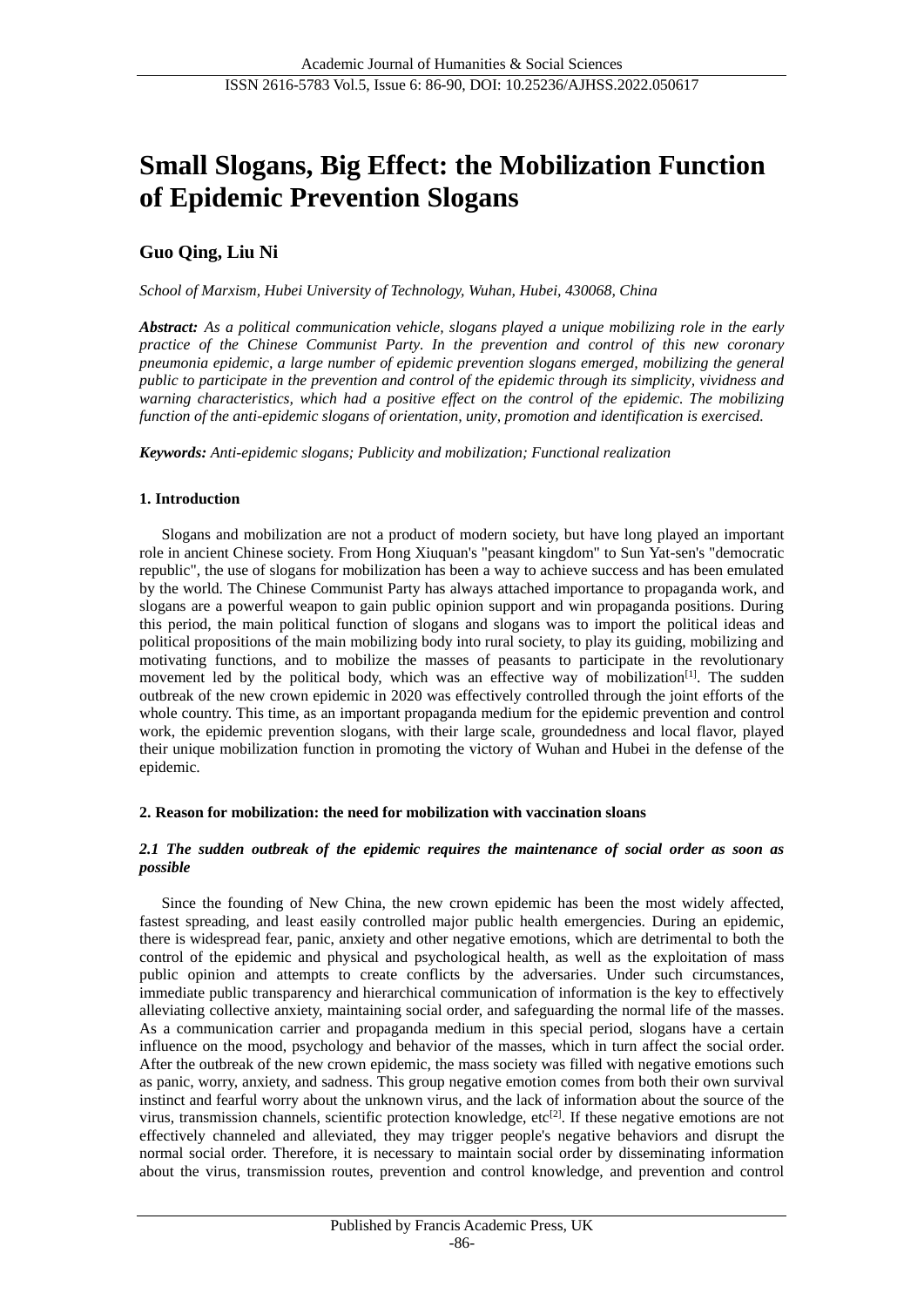## ISSN 2616-5783 Vol.5, Issue 6: 86-90, DOI: 10.25236/AJHSS.2022.050617

measures through epidemic prevention slogans to ease people's negative emotions.

## *2.2 Uniting the people to fight the epidemic through epidemic prevention banners*

During the New Crown epidemic, many distinctive anti-epidemic "hardcore slogans" emerged around the world, characterized by their large scale, groundedness, vernacular flavor, etc., some playing euphemisms with language and some with fierce wording. These slogans were a highlight of the mobilization during the epidemic and an effective means of guiding the public to actively respond to the epidemic. The "alternative media" of epidemic prevention and control slogans, through hanging banners, loudspeaker shouting, WeChat group forwarding, etc., timely release of the latest epidemic prevention and control dynamics, prevention and control policy measures, mobilization of the whole population to prevent and resist the epidemic, to promote the victory of the sniper war of epidemic prevention and control.

#### **3. Scope of mobilization: breadth and depth of mobilization by anti-epidemic banners**

#### *3.1 Breadth of mobilization covering urban and rural areas*

During the epidemic prevention and control, grass-roots cadres went deep into communities and towns, posting epidemic prevention banners in prominent locations such as community streets, district walls, and major traffic roads, and carrying out mobilization campaigns to block the virus transmission channels and prevent the further spread of the epidemic. For example, Xingzhuang, Henan Province, pulled up a big banner at the village entrance layout point: "Return to your hometown with disease, unfilial children and grandchildren", and advised the EA car to return. Although the words are sharp, but to a certain extent to play the epidemic blocking effect. For example, the government of Hubei Jiuji posted sharp slogans such as "If you go to the door this year, go to the grave next year" and "Those who come out to party are shameless, and those who play mahjong together are desperate". These slogans were simple, concise, easy to understand, attractive, and powerful, and penetrated into all corners of the country, mobilizing people to fight against the epidemic and promoting effective progress of epidemic prevention work.

## *3.2 Depth of mobilization for all*

With a large number of epidemic prevention signs posted and hung in various street offices and townships, a universal penetration of public space in urban and rural areas has been formed, and a tight prevention and control system with universal participation has been built. Young people obtain information about epidemic prevention and interdiction channels through the Internet and TV media, while educating and supervising minors. As for some of the older groups with lower education level, the news channels are closed and they cannot get the real and useful information in time. In this regard, grass-roots cadres will use easy-to-understand, intuitive and easy to identify slogans to popularize and exhort, or even directly through the loudspeaker to mobilize in the form of shouting in dialect. Thus, a parallel pattern of online and offline mobilization was formed to ensure that every citizen would pay attention to the epidemic and cooperate with the government in taking preventive and control measures to cut off the source of infection and minimize the spread of the epidemic.

## **4. Mobilization methods: the important vehicle for mobilization is the anti-epidemic slogan**

## *4.1 Quickly convey epidemic prevention information by relying on the simplicity of epidemic prevention slogans*

The subject of public power conveys a certain meaning to the public through the slogan, and then the public understands and analyzes it and understands the message it conveys<sup>[3]</sup>. Constrained by factors such as transportation and information technology, people in some areas have limited ability to access and receive various types of public information, and there is a gap in being informed of the severity of the epidemic, its progress, and virus awareness. Especially for farmers, they are not highly educated and have limited ability to understand complex textual content such as policies and notices. The slogans can turn long theories and complicated policies into concise expressions that can be better understood and absorbed by the public. Therefore, through the concise wording, common and straightforward, humorous and thunderous characteristics of the epidemic prevention slogans, they can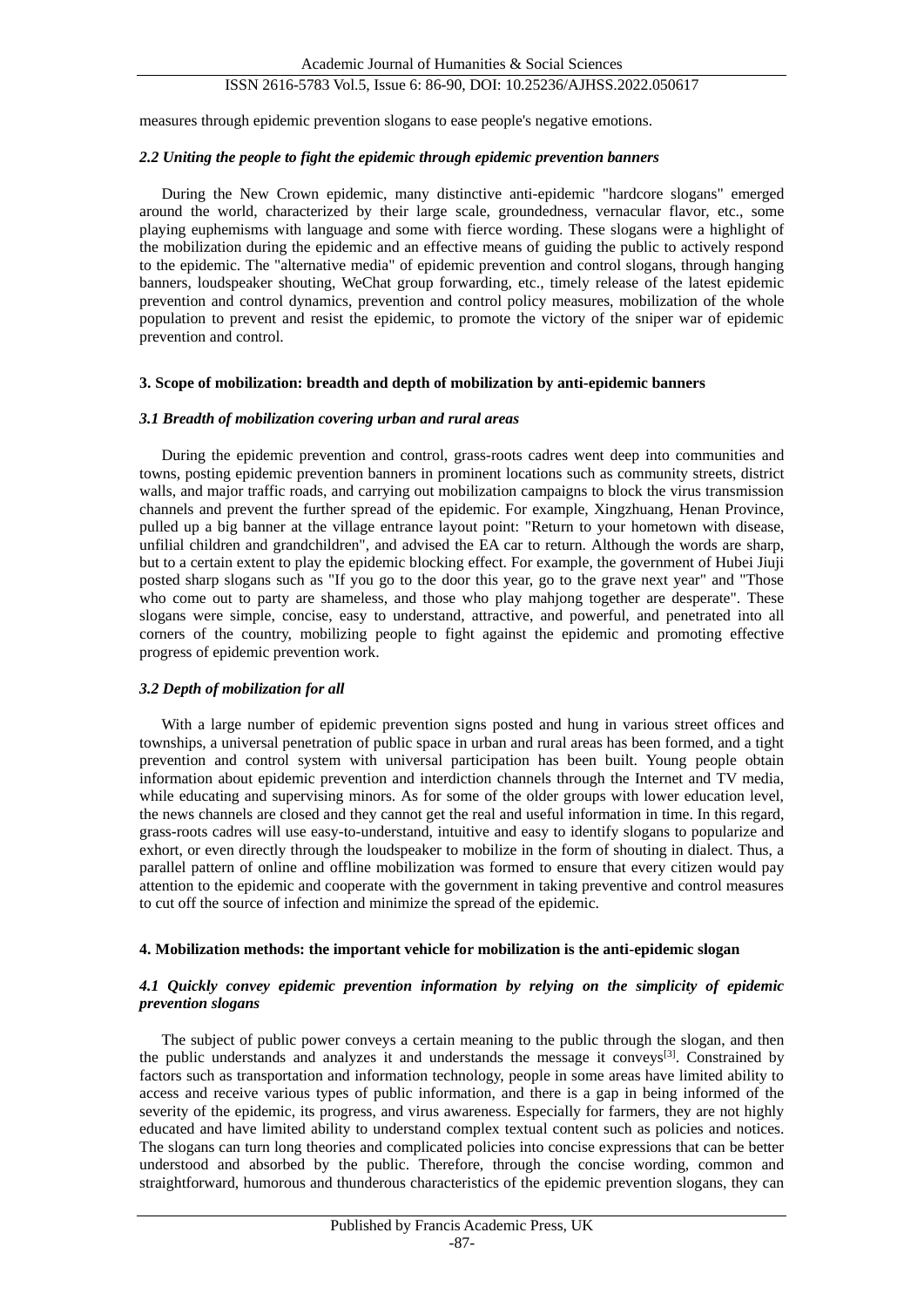## ISSN 2616-5783 Vol.5, Issue 6: 86-90, DOI: 10.25236/AJHSS.2022.050617

quickly attract public attention, improve public acceptance and convey epidemic-related information, thus achieving a good propaganda effect and an important mobilizing effect in promoting mass action.

#### *4.2 Increase attractiveness with vividness of prevention slogans*

Epidemic prevention slogans are refreshing because of their distinctive local color, vivid expression, sharp wording and strong infectious power, and they are widely spread both online and offline, loved by the general public and even become the talk of the day after tea. On the one hand, it can promote the danger and contagiousness of the epidemic, and on the other hand, it can bring pleasure to the boring life of isolation. For example, vivid and flexible epidemic prevention slogans such as "Mask equals to save life" and "Mask or respirator, you old man look at the second choice" can not only promote the importance of wearing a mask, but also enhance the watchability and visual impact of epidemic prevention slogans. Some of the slogans use exaggeration, parallels and metaphors in their rhetoric, trying to achieve the effect of "words that are not surprising" in online language. Through dramatic narrative techniques, serious epidemic prevention measures and policies are interpreted to the fullest extent, adding to the storytelling of epidemic prevention slogans and incorporating the entertainment of online language, weakening and softening the compulsion and urgency of epidemic prevention measures, and helping to alleviate the social emotions such as anxiety and panic brought about by the rampant epidemic.

#### *4.3 Enhance the mobilization effect with the warning of disease prevention slogans*

As a super-contagious virus, it is not enough to prevent the epidemic by merely publicizing the danger of the virus and mobilizing residents to isolate themselves at home; the warning nature of the epidemic prevention slogans needs to be brought into play to enhance the mobilization effect. The more eager, mean-spirited and impersonal the slogan is, the more it reflects the political responsibility and political determination of the government to prevent and control the epidemic <sup>[4]</sup>. The first is the ban on party behavior, because the virus has an incubation period, so any form of gathering, large or small, may lead to the risk of infection, and the epidemic prevention slogans give full play to the warning function. For example, "Be generous, wear a good mask, for the sake of the country and the family, do not gather the best" and "The meal you are invited to eat now is a Hongmen banquet" are the anti-epidemic slogans that can effectively prevent the gathering among blood relatives, friends and acquaintances. The second is to prohibit emotional contact behaviors. As the outbreak coincided with the Chinese New Year, the mobilized guests hung slogans such as "To pay respect to others is to do harm, to gather is to send death" and "When the epidemic is in progress, weibo pay respect to others" to promote a healthy and standardized special way to spend the New Year. Finally, we advocate healthy eating. As we all know, human security and biosecurity affect each other and are closely related to each other. The use of popular language to promote a scientific, healthy and civilized way of life not only warns the public not to eat game, but also spreads healthy eating habits, enhancing the mobilization effect and effectively curbing the rising momentum of the epidemic.

## *5.* **Mobilization effect: the mobilization function of anti-epidemic slogans is realized**

## *5.1 Guiding function: mobilizing the general public to fight the epidemic*

Slogans are a product of the times, a time-sensitive form of propaganda, and the strongest voice of the times crying out  $[5]$ . During the revolution, the orientation function was an important mobilization function of slogans, and slogans as a political tool for ideological indoctrination were very applicable in China at that time. After the founding of the country, rural China was even the main site of ideological indoctrination using slogans of slogans, guiding the masses with political discourse they were familiar with. After the founding of the country, slogans and slogans mainly played the role of guiding people's thinking and behavior in order to achieve long-term security of the country.

By posting a pair of slogans, you are actually guiding the mobilization objects on what they should and should not do. In the epidemic prevention and control war, the mobilization effect of the slogans was very significant. The slogans gave full play to the mobilization guidance function, and the mobilization targets included grassroots party organizations, medical and nursing staff groups, enterprises, the public and other governance communities, and the mobilization was further extended in terms of the breadth and depth of mobilization. For example, through slogans such as "Don't go to appointments during the epidemic, everyone comes to drive away the disease" and "Take the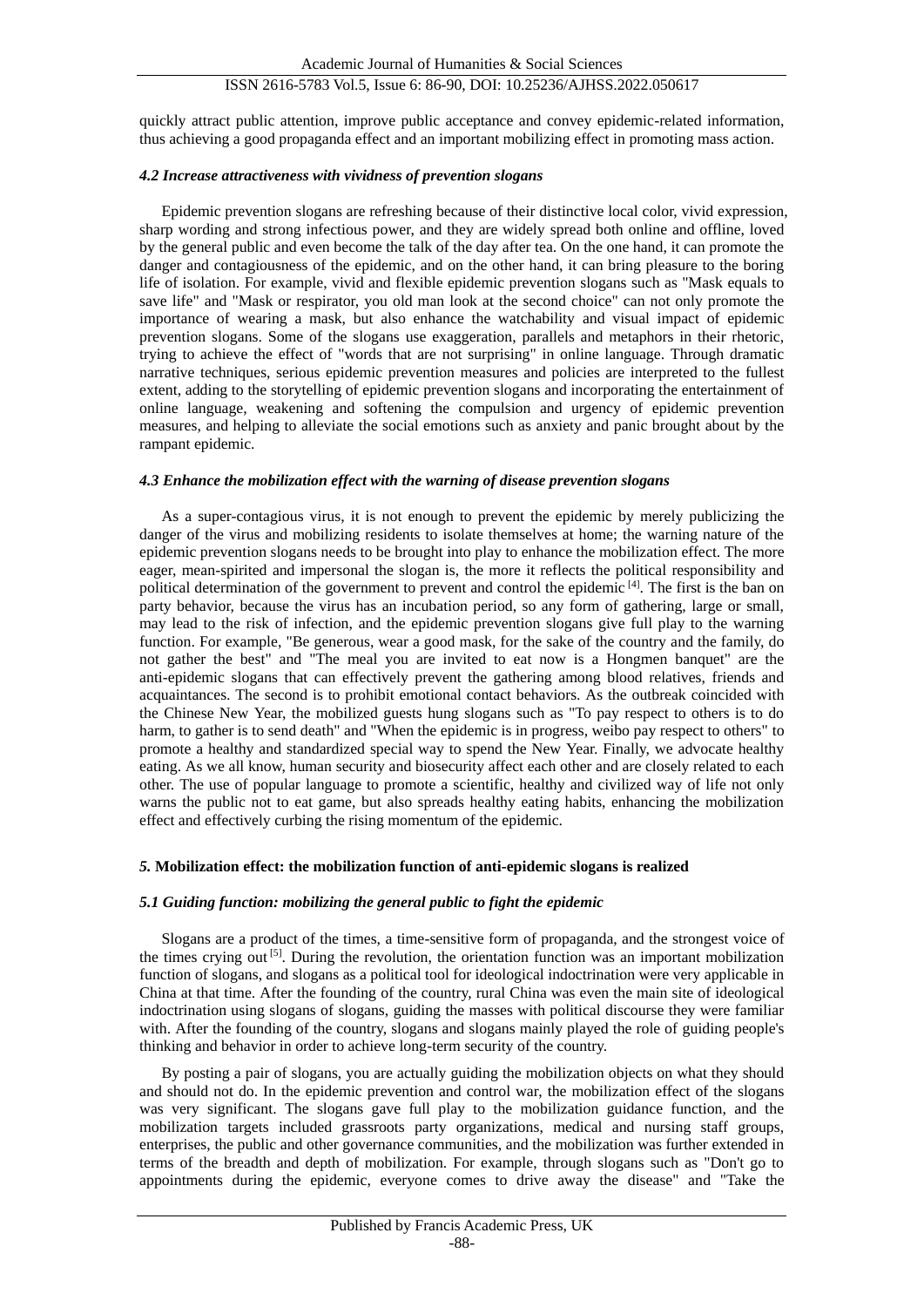intersection, take the temperature, and don't let the virus enter our village", we create a social atmosphere with everyone's participation in a pompous way, convey the potential hazards of human mobility, and provide guidelines for the management of human mobility. The slogans create a social atmosphere in which everyone participates, communicate the potential hazards of human mobility, provide management guidelines for human mobility, and effectively regulate people's travel behavior and discourage them, thus blocking the path of virus transmission.

## *5.2 Solidarity function: rallying social resources to help win the epidemic sniper war*

The mobilization and governance model developed by the Chinese Communist Party during the revolutionary period was once again vividly demonstrated in the epidemic prevention and control. The outbreak of the epidemic was so sudden that there was a huge shortage of living materials and medical protection materials for the residents, and the power of the government alone was not enough. In this case, it is necessary to mobilize all parties, integrate all resources, break through the traditional section operation mechanism, break the compartmentalized organizational structure and operating procedures according to the rules, and replace them with a more efficient way to integrate resources and allocate materials, fully mobilize the enthusiasm of all parties, integrate all kinds of social resources, and resolutely win the epidemic sniper war.

In the epidemic prevention and control, there were donations of materials from all over the world, such as "We work together, the epidemic can be prevented", "True love warms you and me, great righteousness watches over each other", "The mountains and rivers are different, the wind and the moon are the same as the sky The heart-warming slogans such as "We can work together to prevent the epidemic", "True love warms you and me, great charity helps each other" and "The mountains and rivers are different, but the moon and the sky are the same. Another example is the sporadic outbreak of the epidemic in Shanghai in 2022, when the whole country scrambled to donate materials. The slogans such as "We are in the same boat, we are here to help" and "Hope and love, we never leave, we keep Shanghai with one heart, let's go for Shanghai" were used to fully mobilize the strength and resources inside and outside the system, which were then deployed by the government to provide solid protection and support for the fight against the epidemic. The government will then deploy the resources to provide solid protection and support for the fight against the epidemic.

## *5.3 Facilitating function: Improving the efficiency of anti-epidemic policy implementation*

Under the centralized and unified leadership of the Communist Party of China, the coordination and dispatching role of the common prevention and control mechanism was given full play, forming to achieve cross-regional integration of personnel and materials. To prevent further spread of the epidemic, the government has issued several policy notices, including the Notice on Strict Prevention of Pneumonia from Novel Coronavirus Infections Transmitted through Transportation. While the process of policy implementation requires the joint participation of multiple actors, the epidemic prevention slogan fully mobilizes multiple actors such as the government, enterprises and the public to participate in the fight against the epidemic, giving full play to the subjective initiative of each actor to facilitate the policy implementation process, improve the efficiency of policy implementation and ensure the achievement of policy goals.

## *5.4 Support function: Support the leadership of the Communist Party of China*

General Secretary Xi Jinping personally hosted several meetings during the epidemic, emphasizing the importance of people's life safety and health. With a firmer will and more decisive action, we must rely closely on the people to win the war of prevention and control of the epidemic. The Party Central Committee took the overall picture, coordinated all parties and promoted the orderly implementation of epidemic prevention and control. The formation of a government-led, socially-assisted, nationwide participation in the common governance pattern.

In the process of leading the people to fight the epidemic, the CPC has always put the lives and health of the people in the first place, which proves that the CPC is a political party without its own special interests, which is also the original intention of the CPC and the cornerstone of its governance. Once again, the reality proves that without the Communist Party, there would be no new China, and the CPC is the party that leads the Chinese people to happiness. With the Communist Party of China, the prevention and control of the epidemic can be carried out in an orderly manner, the safety and health of the people can be guaranteed, and the economy and society can quickly return to normal after the crisis.